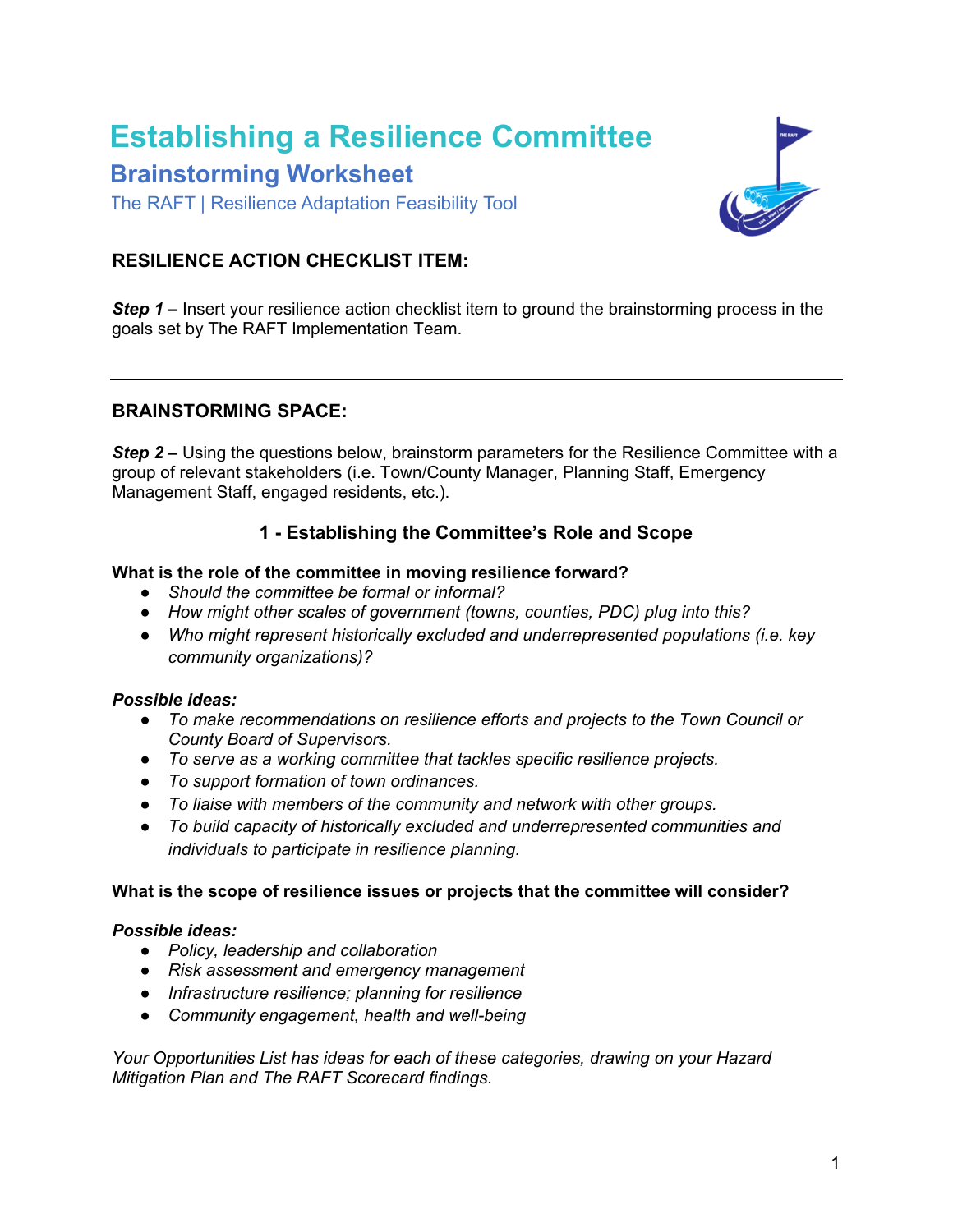## **2 - Committee Formation**

#### **How will the committee be constituted?**

- *Open application process?*
- *Another kind of appointment process?*

#### **Who should be targeted to join?**

- *People who are most impacted by issues of resilience?*
- *People or entities who may be most affected by resilience efforts?*
- *People with specific technical knowledge or expertise?*
- *Liaisons with decision makers, town/county staff and/or elected officials?*
- *Individuals who serve historically marginalized and socially vulnerable communities?*
- *Representatives of historically excluded and underrepresented populations?*

#### **What is an effective committee size for your community? (Suggested range is 7-20 people)**

#### **3 - Committee Structure**

#### **What is the time commitment expected of committee members?**

**How often would the committee be able to meet without participants burning out (i.e. monthly, every other month, quarterly)?**

**Is there work outside of participating in meetings for committee members (work groups/task forces)? If so, what is the time commitment and responsibilities?** 

● *Note: it may be helpful to brainstorm and formally draft a job description.*

**Will the committee be chaired or co-chaired?**

**Will there be a secretary to record and disseminate notes?**

**Will there be someone to serve as a liaison with town staff/council members who presents updates at town council meetings?**

**Are there other roles or methods of work that would be important to the committee's functioning and success (i.e. striving for consensus)?**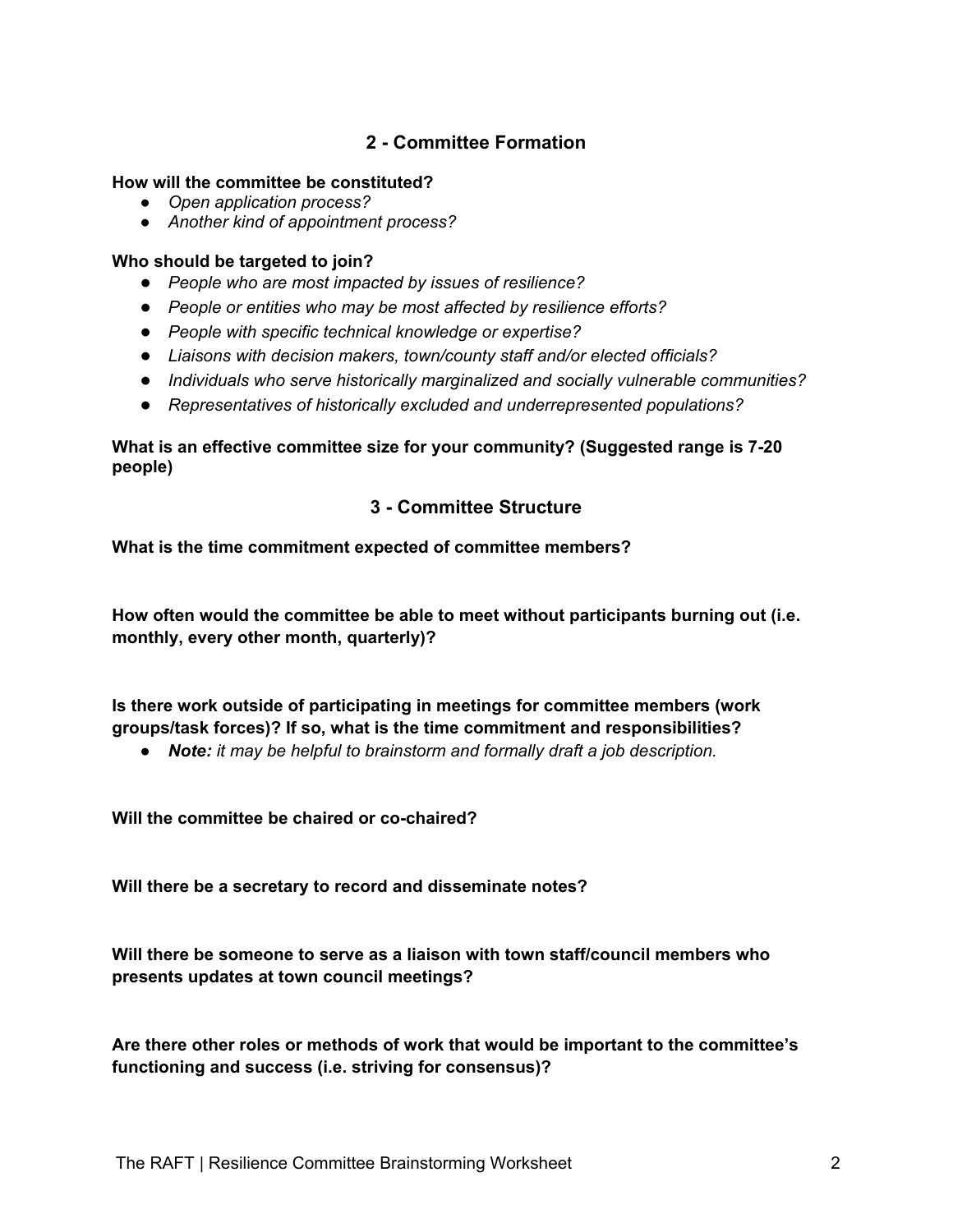#### **EMERGING FRAMEWORK:**

**Step 3** – Once you have worked through the questions in the brainstorming space above, document key decisions reached about the body's envisioned structure, role, and processes.

**Role:**

**Scope of Work:**

**Formation:**

**Membership, including a list of potential members:**

**Leadership:**